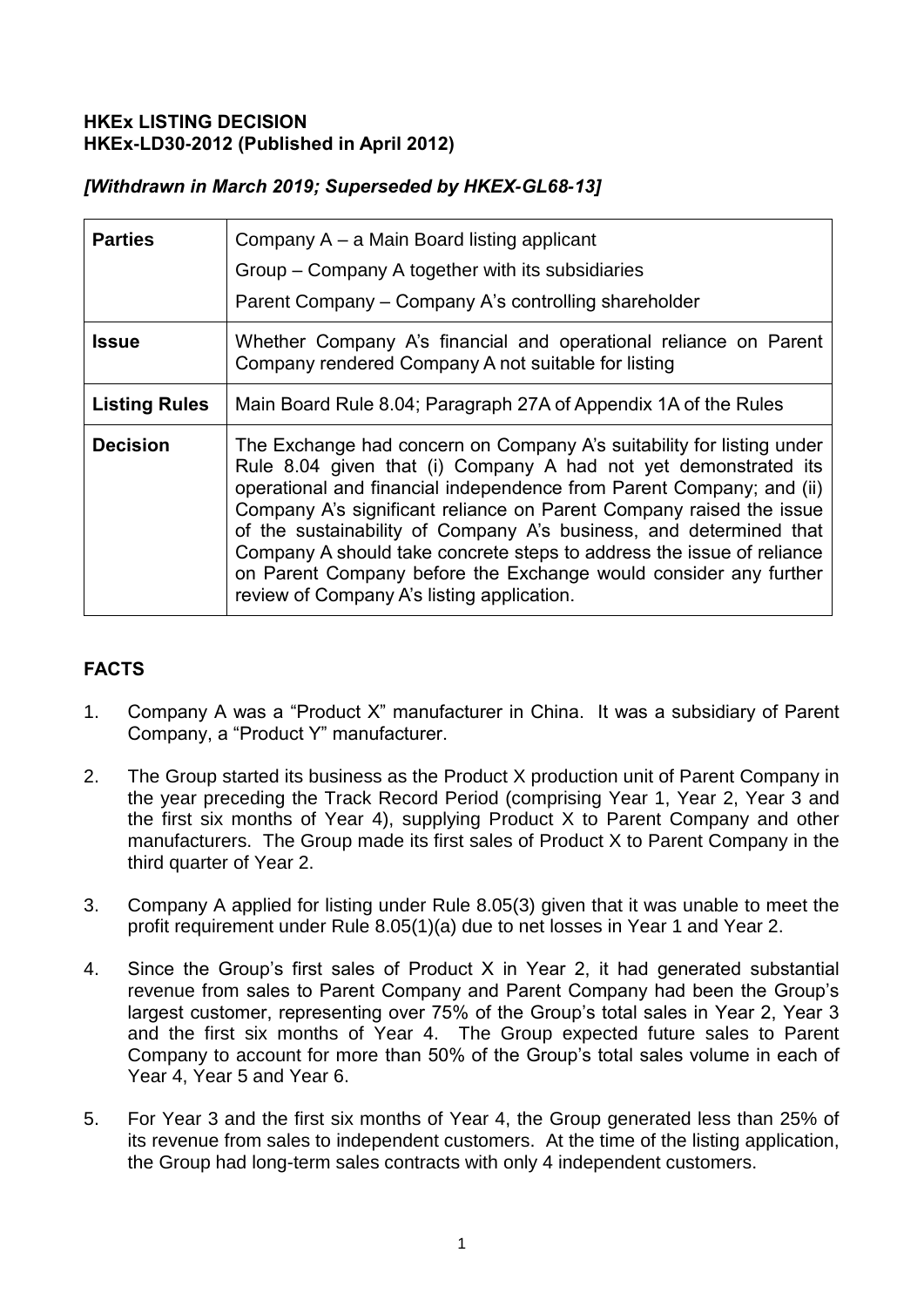- 6. The Group received significant advance payments from Parent Company for the purchase of Product X, which was a major funding source for the Group to finance its operation. Such advance payment represented about 20% of the estimated sales to Parent Company, a percentage that was two to four times higher than the percentage of advance payment received from independent customers. As at the end of each of Year 1, Year 2, Year 3 and the first six months of Year 4, advance payments from Parent Company ranged from about RMB3 billion to RMB7 billion. The Group would receive a total of about RMB2 billion as advance payment from Parent Company during the working capital forecast period of 15 months for ongoing purchases.
- 7. Parent Company's financial performance had been adversely impacted by the continued downturn in the industry in which it operated. For the third quarter of Year 4, Parent Company recorded gross loss, net loss and had net current liabilities.
- 8. Company A recorded volatile operating performance and financial position over the Track Record Period (e.g. net losses in Year 1 and Year 2, net current liabilities throughout the Track Record Period and negative operating cashflow for the six months ended Year 4), and its results had been deteriorating in the second half of Year 4 due to the downturn in the industry in which it and Parent Company operated.

## **APPLICABLE LISTING RULES**

- 9. Rule 8.04 requires that both the issuer and its business, in the opinion of the Exchange, must be suitable for listing.
- 10. Paragraph 27A of Appendix 1A to the Rules provides that the listing document should include a statement explaining how the issuer is satisfied that it is capable of carrying on its business independently of the controlling shareholder (including any close associate1 thereof) after listing, and particulars of the matters that it relied on in making such statement.
- 11. Reference is made to Listing Decision HKEx-LD107-1 which states that *"[t]here is no bright line test to determine whether an applicant's reliance on a single major supplier or customer is an extreme case which impacts on suitability for listing."* In assessing a case of reliance on a single customer, the Exchange will take into account various factors set forth in the listing decision.

#### **ANALYSIS**

12. The Group's significant reliance on Parent Company during the Track Record Period gave rise to the Exchange's concern on whether the Group was able to operate independently of Parent Company, given that:-

#### *Operational reliance*

(i) the Group's sales to Parent Company did not show a decreasing trend during the

<sup>-</sup>Rule amended in July 2014.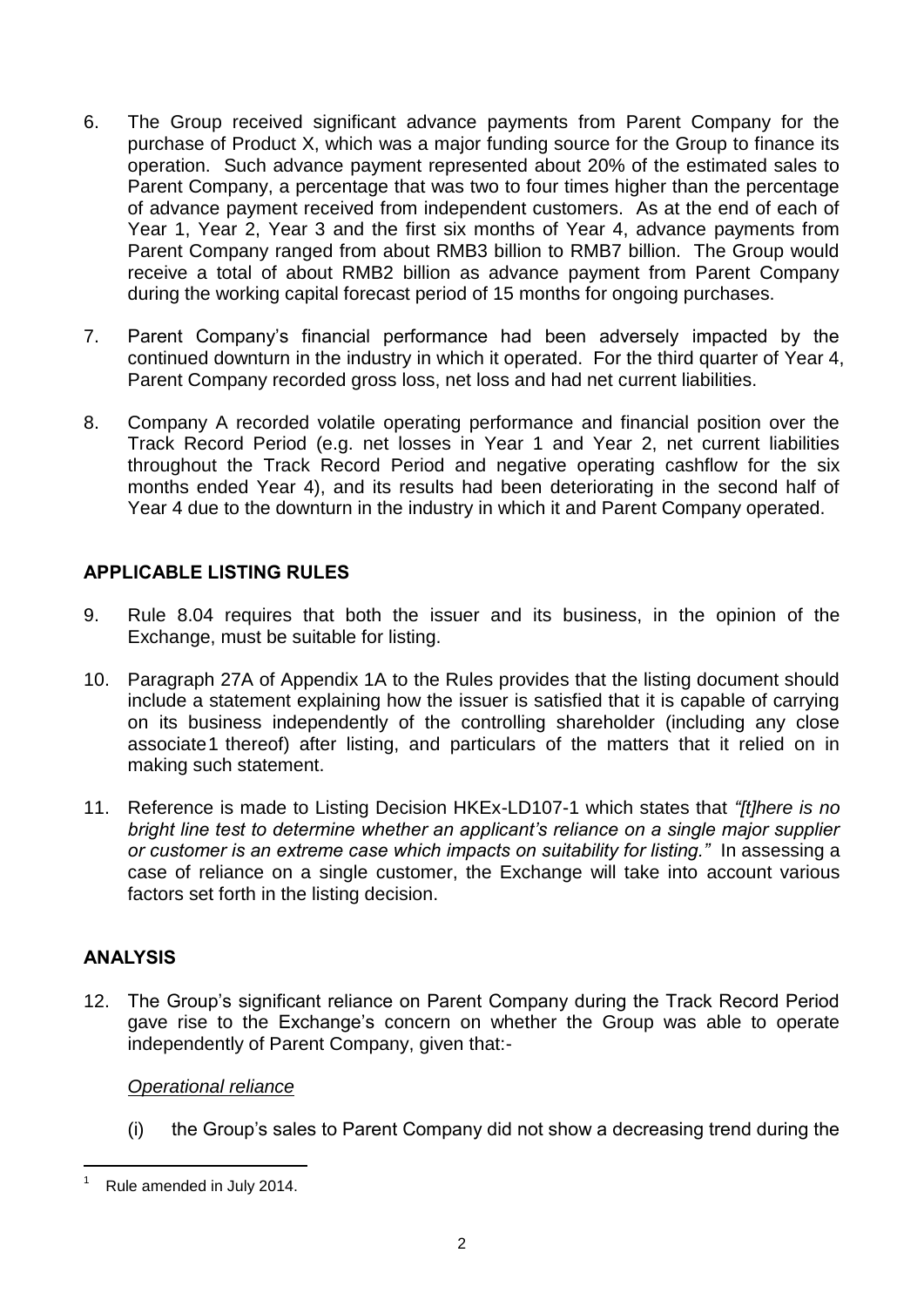Track Record Period and the expected sales to Parent Company would remain significant after listing. In the past, the Exchange has accepted a certain level of reliance on sales to a parent company after listing because the relevant market of the listing applicant was dominated by only a few key market players. However, the Exchange considered Company A's case different since the industry in which it operated was more fragmented;

- (ii) while the Group expected to diversify its customer base, it only had long-term sales contracts with 4 independent customers (2 contracts signed in each of Year 3 and Year 4) and the sales volume under these contracts were insignificant when compared with the Group's expected sales volume to Parent Company during the same period;
- (iii) the Group's ability to sell Product X could be further impaired by weak market demand and rapidly declining average selling price as a result of the downturn in the industry in which it operated. The average selling price of Product X dropped by more than 30% during the third quarter of Year 4 and the directors of Company A expected the decreasing trend to continue through Year 5;

#### *Financial reliance*

- (iv) the advance payment from Parent Company was significantly larger than advances received from independent customers and as such the Exchange considered that in substance the higher percentage of advance payment from Parent Company was financial assistance provided to the Group. Without the advance payment from Parent Company, the Group would likely be in a negative cash position given its current negative operating cash flow (see paragraph 8); and
- (v) Parent Company's financial performance had been adversely impacted by the continued downturn in the industry in which it operated and as a result the Group's future financial performance could be adversely affected if the financial performance of Parent Company, the Group's single largest customer, continued to deteriorate.

#### **CONCLUSION**

- 13. Based on the above, the Exchange considered that:-
	- (i) Company A had been very reliant on sales to Parent Company during the Track Record Period. Although this reliance was expected to decline, it would still be significant after listing;
	- (ii) the Group had received substantial advances from Parent Company for its sales of Product X;
	- (iii) Parent Company's financial results had been adversely impacted by the continued downturn in the industry in which it operated; and